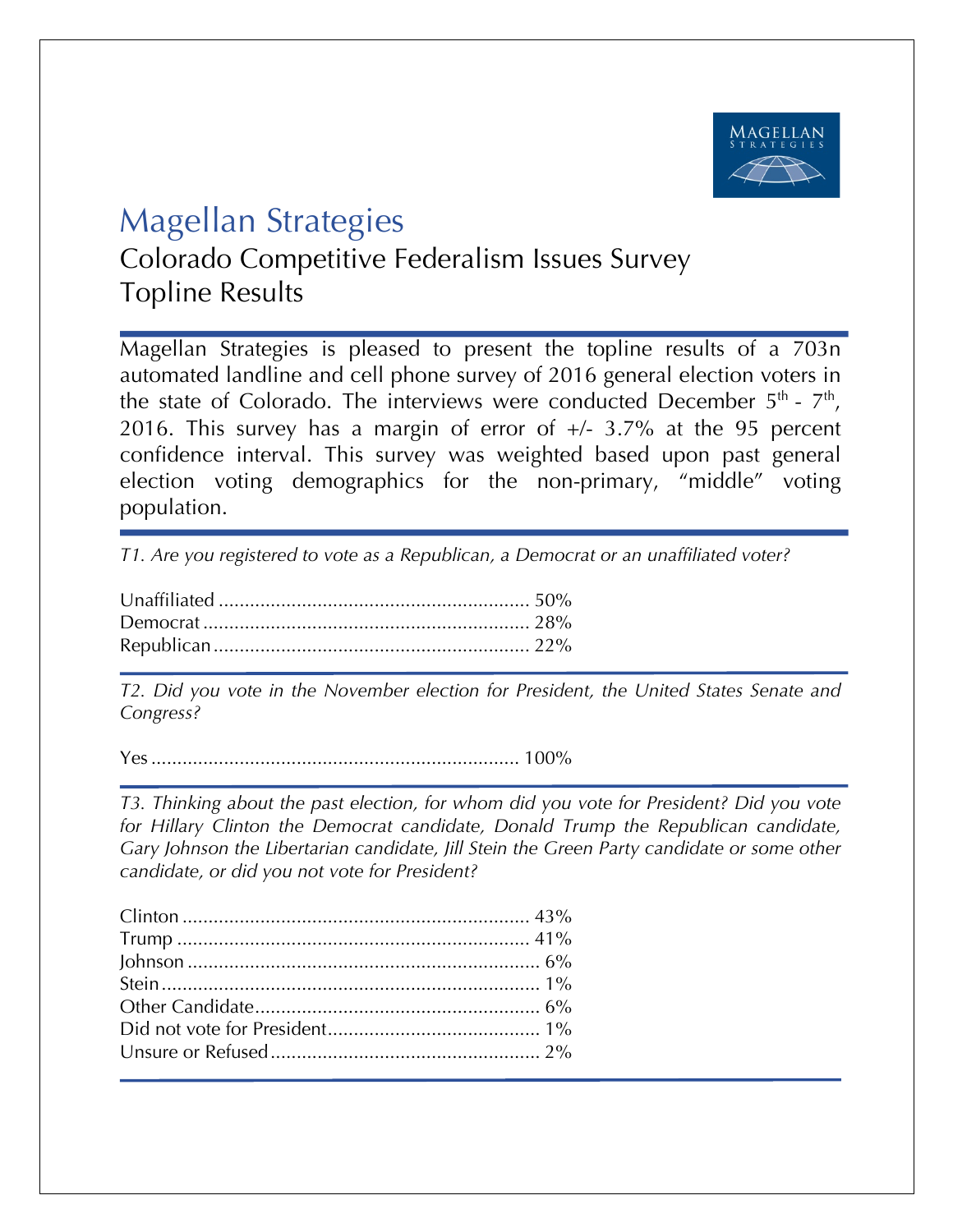*T4. Among the following list of issues which do you think should be the top priority that President elect Donald Trump and Congress should be addressing the most?*

| Creating jobs and growing our economy  25%      |  |
|-------------------------------------------------|--|
|                                                 |  |
| Government spending and the national debt 11%   |  |
|                                                 |  |
|                                                 |  |
|                                                 |  |
|                                                 |  |
| Transportation funding for roads and bridges 3% |  |
|                                                 |  |
|                                                 |  |
|                                                 |  |

*T5. Among the following list of issues which do you think should be the top priority that Governor Hickenlooper and the state legislature should be addressing the most?* 

| Creating good jobs and growing our economy  17%       |
|-------------------------------------------------------|
|                                                       |
| Addressing the rising costs of healthcare 12%         |
|                                                       |
|                                                       |
| Bringing efficiency to state government spending  10% |
| Addressing the problems created by marijuana 9%       |
|                                                       |
| Protecting communities from acts of violence 5%       |
|                                                       |

*T6. Do you approve or disapprove of the job John Hickenlooper is doing as Governor?*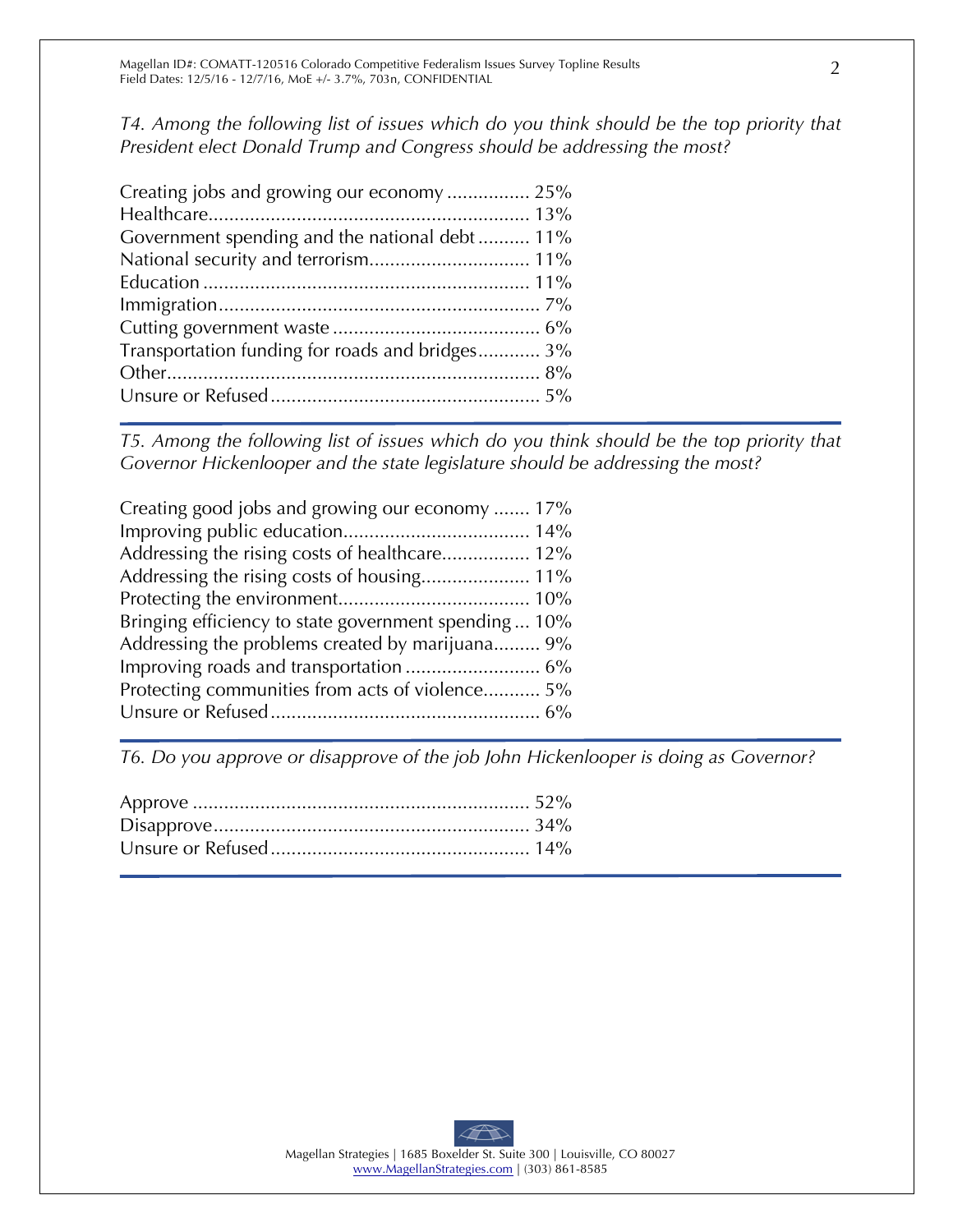*T7. Even though it is a long way off… If the election for Governor in 2018 were being held today, would you vote for the Democrat candidate, the Republican candidate, an outside, non-career politician candidate, a libertarian candidate, or a green party candidate?*

| Non-Career Politician Candidate 15% |  |
|-------------------------------------|--|
|                                     |  |
|                                     |  |
|                                     |  |
|                                     |  |

*Thinking now about the challenges Americans face today….*

*T8. Please tell me if you agree or disagree with the following statement. Most of America's major domestic problems are better handled by the federal government than by individual state governments.*

*T9. Please tell me if you agree or disagree with the following statement. The size of the federal government prohibits individual state governments from solving some of their own problems.*

*The Federal government and individual state and local governments fund very similar programs. I am now going to read to you some government services and programs, after hearing the program I would like you to tell me if you think the federal government or a state government should be the sole provider and manager of that program. Let's get started…*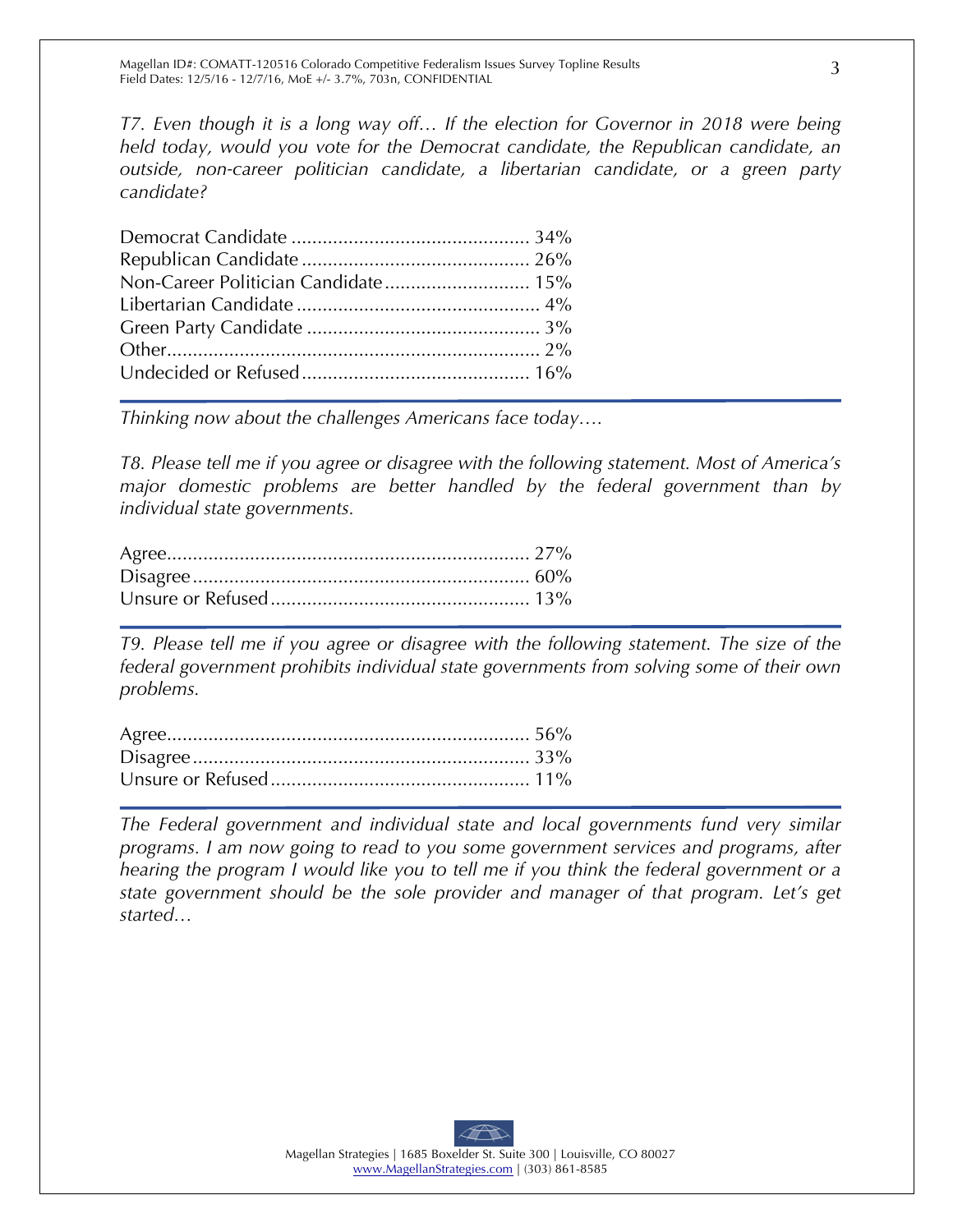*T10. Who should be the sole provider and manager of public schools and educating students?*

*T11. Who should be the sole provider and manager of welfare programs like Medicaid and healthcare for low-income individuals and families?*

*T12. Who should be the sole provider and manager of roads, transportation and public transit projects?*

*T13. Who should be the sole provider and manager of energy resources and regulations?*

*T14. When it comes to welfare, education, transportation and energy, do you want President-elect Donald Trump and the new Congress to:*

| Move power/money from Washington to states  44% |  |
|-------------------------------------------------|--|
| Split power/money more equally with states 42%  |  |
| Keep power/money in Washington DC 10%           |  |
|                                                 |  |
|                                                 |  |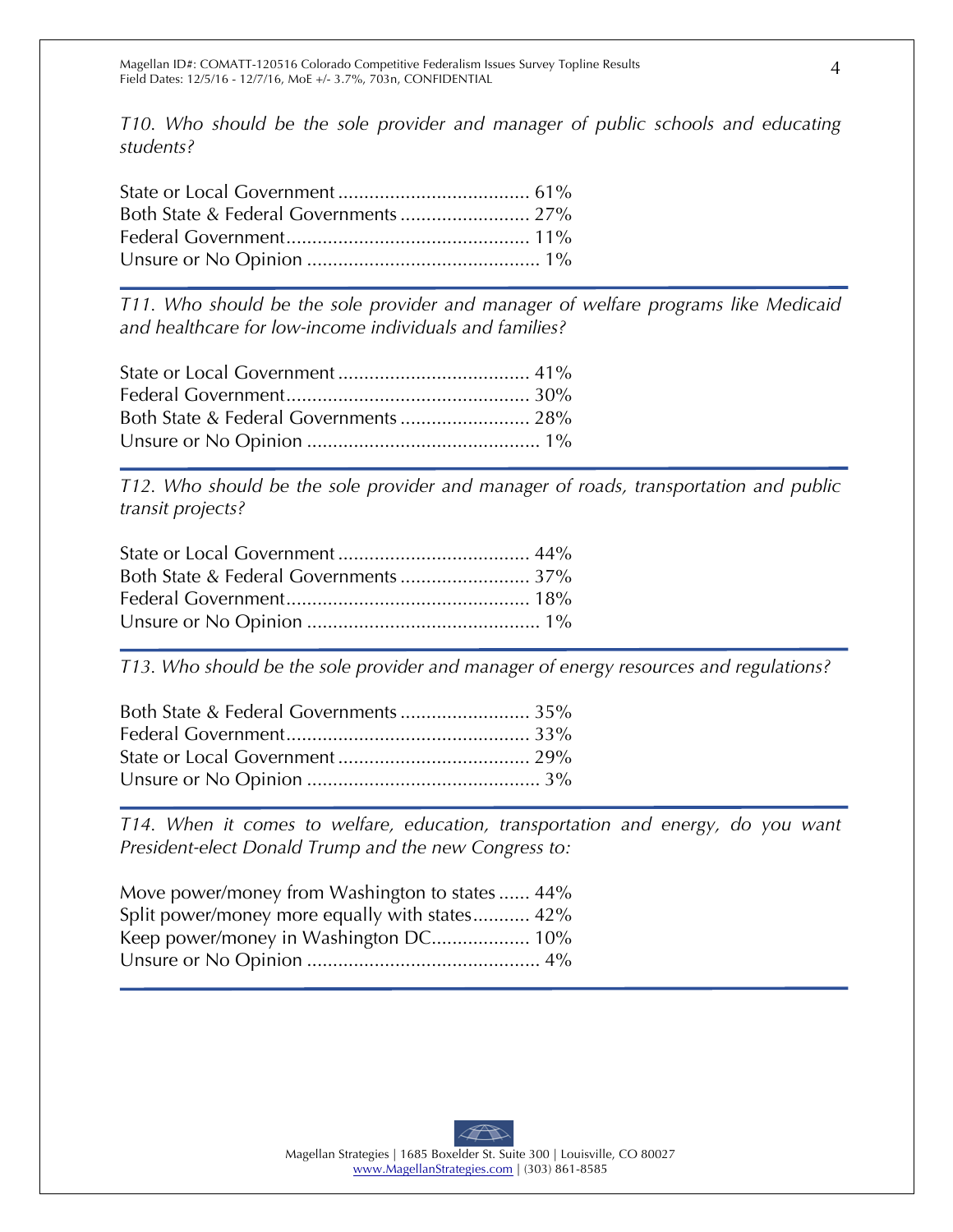Magellan ID#: COMATT-120516 Colorado Competitive Federalism Issues Survey Topline Results Field Dates: 12/5/16 - 12/7/16, MoE +/- 3.7%, 703n, CONFIDENTIAL

*T15. Are you a man or a woman?*

*T16. Which of the following age groups applies to you?* 

*T17. What is your marital status?* 

*T18. What is the highest level of education that you have completed?*

| Some Graduate or Professional School 25% |  |
|------------------------------------------|--|
|                                          |  |